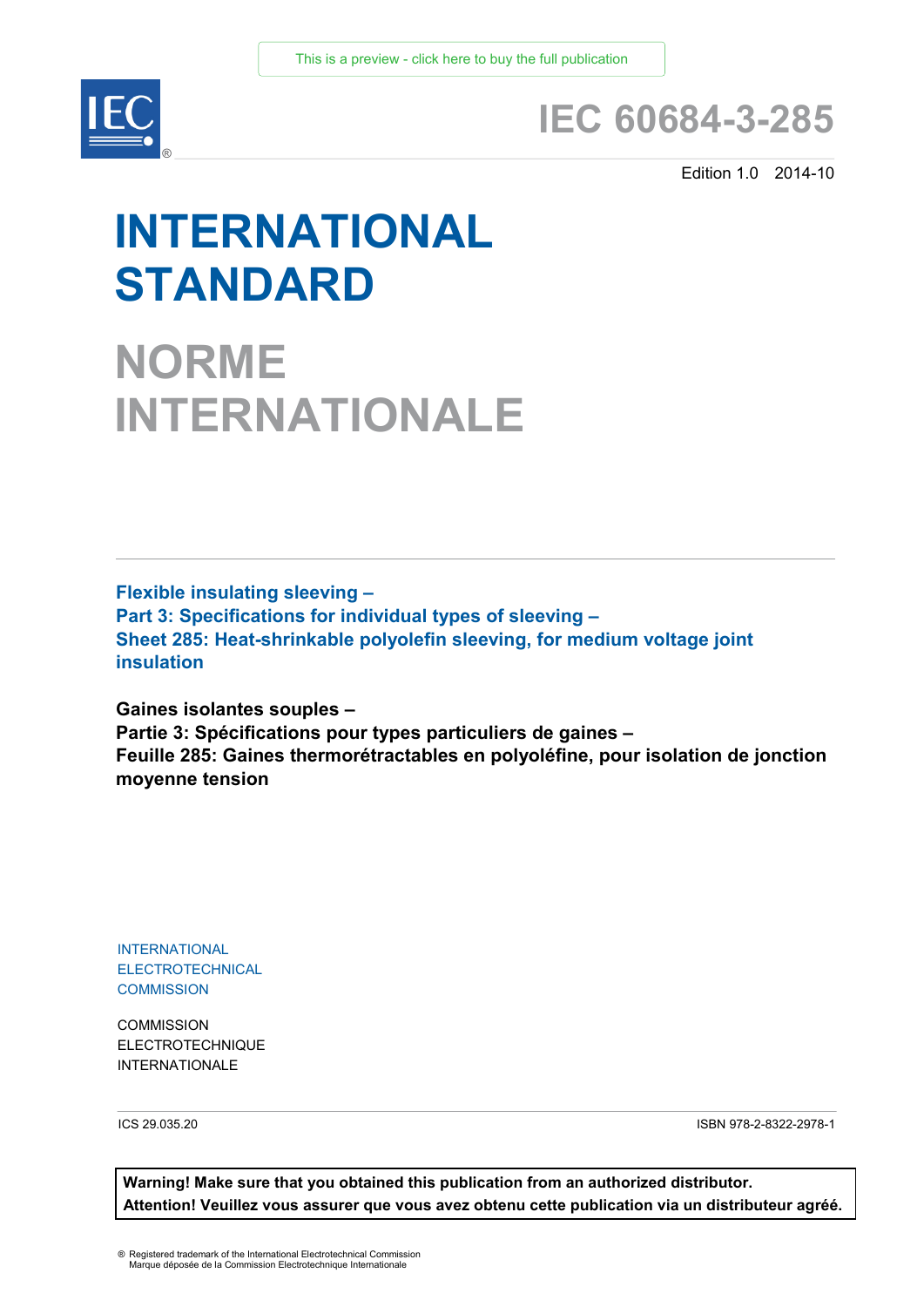$-2-$ 

IEC 60684-3-285:2014 © IEC 2014

#### **CONTENTS**

| 1              |  |  |  |
|----------------|--|--|--|
| $2^{\circ}$    |  |  |  |
| 3 <sup>1</sup> |  |  |  |
| $\overline{4}$ |  |  |  |
| $5^{\circ}$    |  |  |  |
| 6              |  |  |  |
|                |  |  |  |
|                |  |  |  |
|                |  |  |  |
|                |  |  |  |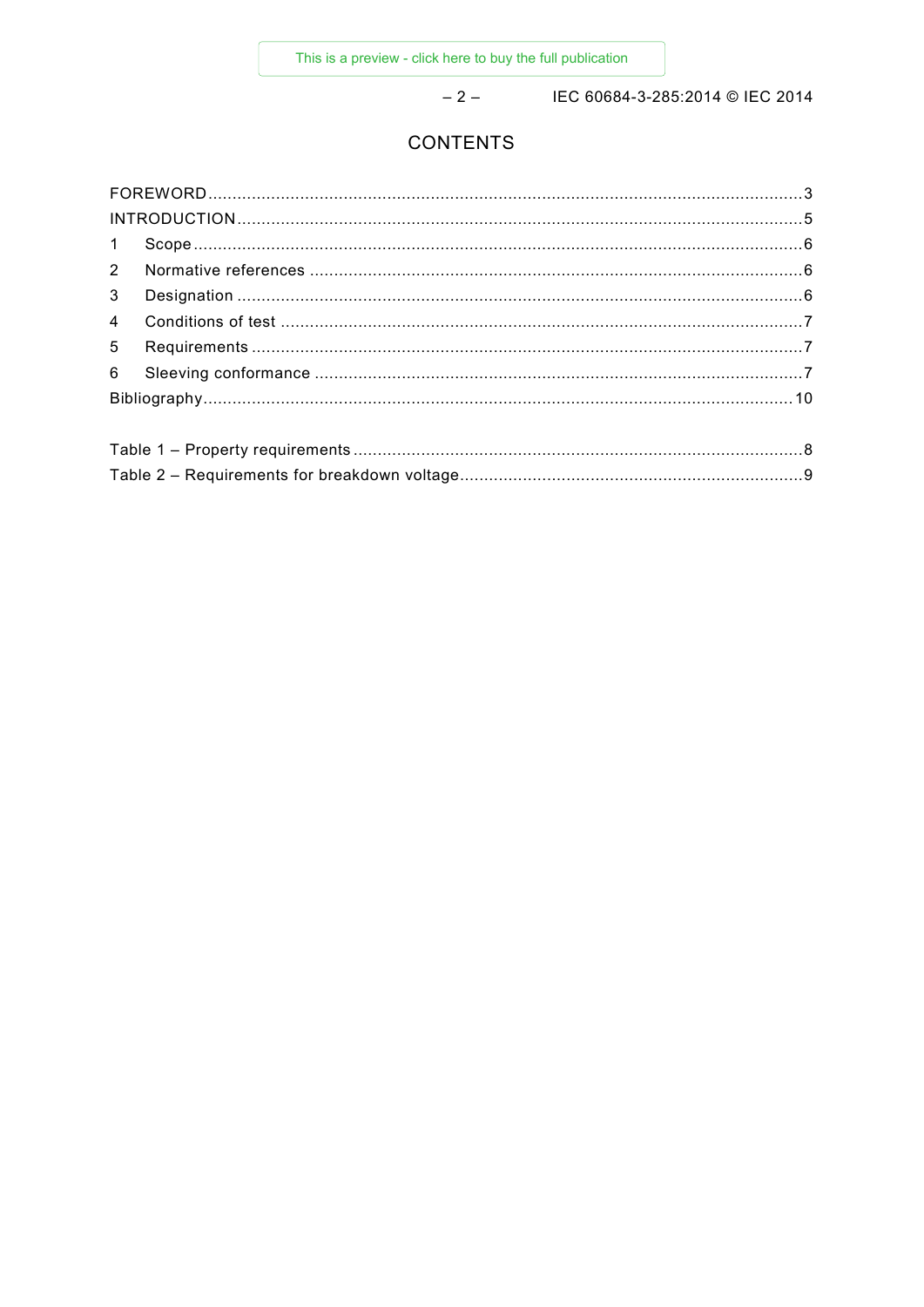IEC 60684-3-285:2014 © IEC 2014 – 3 –

#### INTERNATIONAL ELECTROTECHNICAL COMMISSION

 $\overline{\phantom{a}}$ 

#### **FLEXIBLE INSULATING SLEEVING –**

#### **Part 3: Specifications for individual types of sleeving – Sheet 285: Heat-shrinkable polyolefin sleeving, for medium voltage joint insulation**

#### FOREWORD

- <span id="page-2-0"></span>1) The International Electrotechnical Commission (IEC) is a worldwide organization for standardization comprising all national electrotechnical committees (IEC National Committees). The object of IEC is to promote international co-operation on all questions concerning standardization in the electrical and electronic fields. To this end and in addition to other activities, IEC publishes International Standards, Technical Specifications, Technical Reports, Publicly Available Specifications (PAS) and Guides (hereafter referred to as "IEC Publication(s)"). Their preparation is entrusted to technical committees; any IEC National Committee interested in the subject dealt with may participate in this preparatory work. International, governmental and nongovernmental organizations liaising with the IEC also participate in this preparation. IEC collaborates closely with the International Organization for Standardization (ISO) in accordance with conditions determined by agreement between the two organizations.
- 2) The formal decisions or agreements of IEC on technical matters express, as nearly as possible, an international consensus of opinion on the relevant subjects since each technical committee has representation from all interested IEC National Committees.
- 3) IEC Publications have the form of recommendations for international use and are accepted by IEC National Committees in that sense. While all reasonable efforts are made to ensure that the technical content of IEC Publications is accurate, IEC cannot be held responsible for the way in which they are used or for any misinterpretation by any end user.
- 4) In order to promote international uniformity, IEC National Committees undertake to apply IEC Publications transparently to the maximum extent possible in their national and regional publications. Any divergence between any IEC Publication and the corresponding national or regional publication shall be clearly indicated in the latter.
- 5) IEC itself does not provide any attestation of conformity. Independent certification bodies provide conformity assessment services and, in some areas, access to IEC marks of conformity. IEC is not responsible for any services carried out by independent certification bodies.
- 6) All users should ensure that they have the latest edition of this publication.
- 7) No liability shall attach to IEC or its directors, employees, servants or agents including individual experts and members of its technical committees and IEC National Committees for any personal injury, property damage or other damage of any nature whatsoever, whether direct or indirect, or for costs (including legal fees) and expenses arising out of the publication, use of, or reliance upon, this IEC Publication or any other IEC Publications.
- 8) Attention is drawn to the Normative references cited in this publication. Use of the referenced publications is indispensable for the correct application of this publication.
- 9) Attention is drawn to the possibility that some of the elements of this IEC Publication may be the subject of patent rights. IEC shall not be held responsible for identifying any or all such patent rights.

International Standard IEC 60684-3-285 has been prepared by IEC technical committee 15: Solid electrical insulating materials.

This bilingual version (2015-10) corresponds to the English version, published in 2014-10.

The text of this standard is based on the following documents:

| CDV        | Report on voting |
|------------|------------------|
| 15/694/CDV | 15/727/RVC       |

Full information on the voting for the approval of this standard can be found in the report on voting indicated in the above table.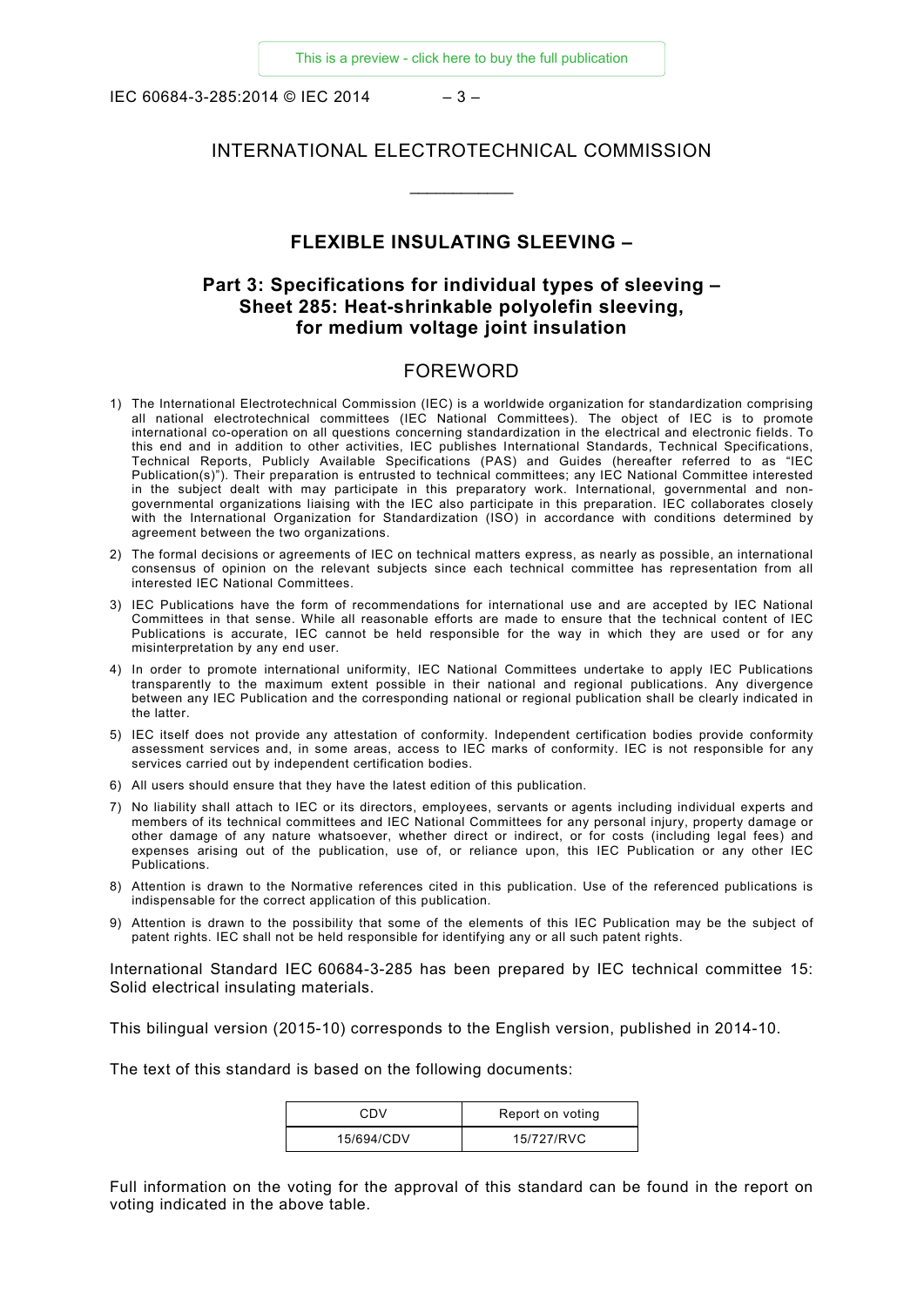– 4 – IEC 60684-3-285:2014 © IEC 2014

The French version of this standard has not been voted upon.

This publication has been drafted in accordance with the ISO/IEC Directives, Part 2.

A list of all parts in the IEC 60684 series, published under the general title *Flexible insulating sleeving*, can be found on the IEC website.

The committee has decided that the contents of this publication will remain unchanged until the stability date indicated on the IEC website under "http://webstore.iec.ch" in the data related to the specific publication. At this date, the publication will be

- reconfirmed,
- withdrawn,
- replaced by a revised edition, or
- amended.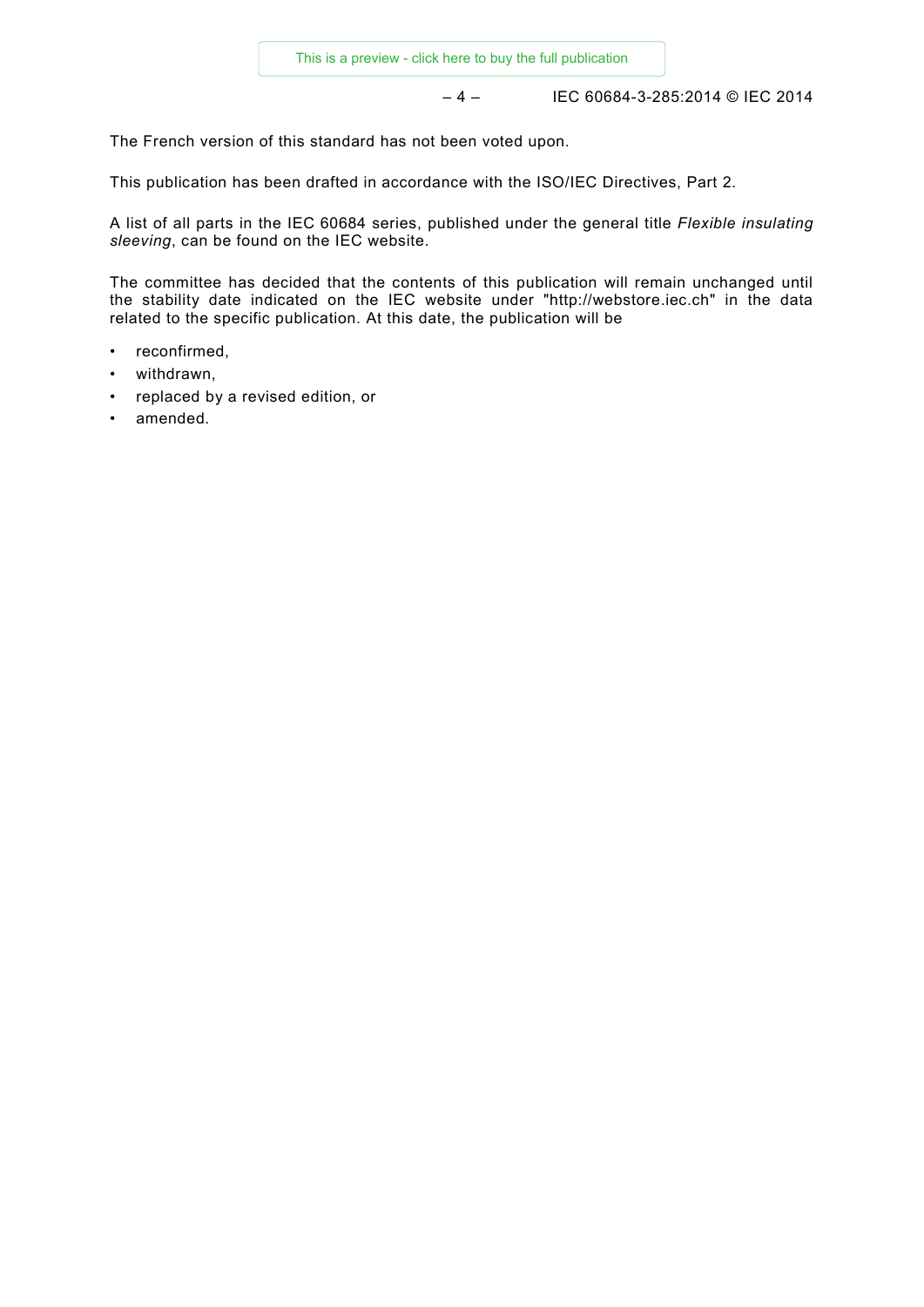<span id="page-4-0"></span>IEC 60684-3-285:2014 © IEC 2014 - 5 -

#### INTRODUCTION

This International Standard is one of a series which deals with flexible insulating sleeving for electrical purposes.

The series consists of three parts:

Part 1: Definitions and general requirements (IEC 60684-1)

Part 2: Methods of test (IEC 60684-2)

Part 3: Specifications for individual types of sleeving (IEC 60684-3)

This standard gives one of the sheets comprising Part 3, as follows:

Sheet 285: Heat-shrinkable polyolefin sleeving, for medium voltage joint insulation.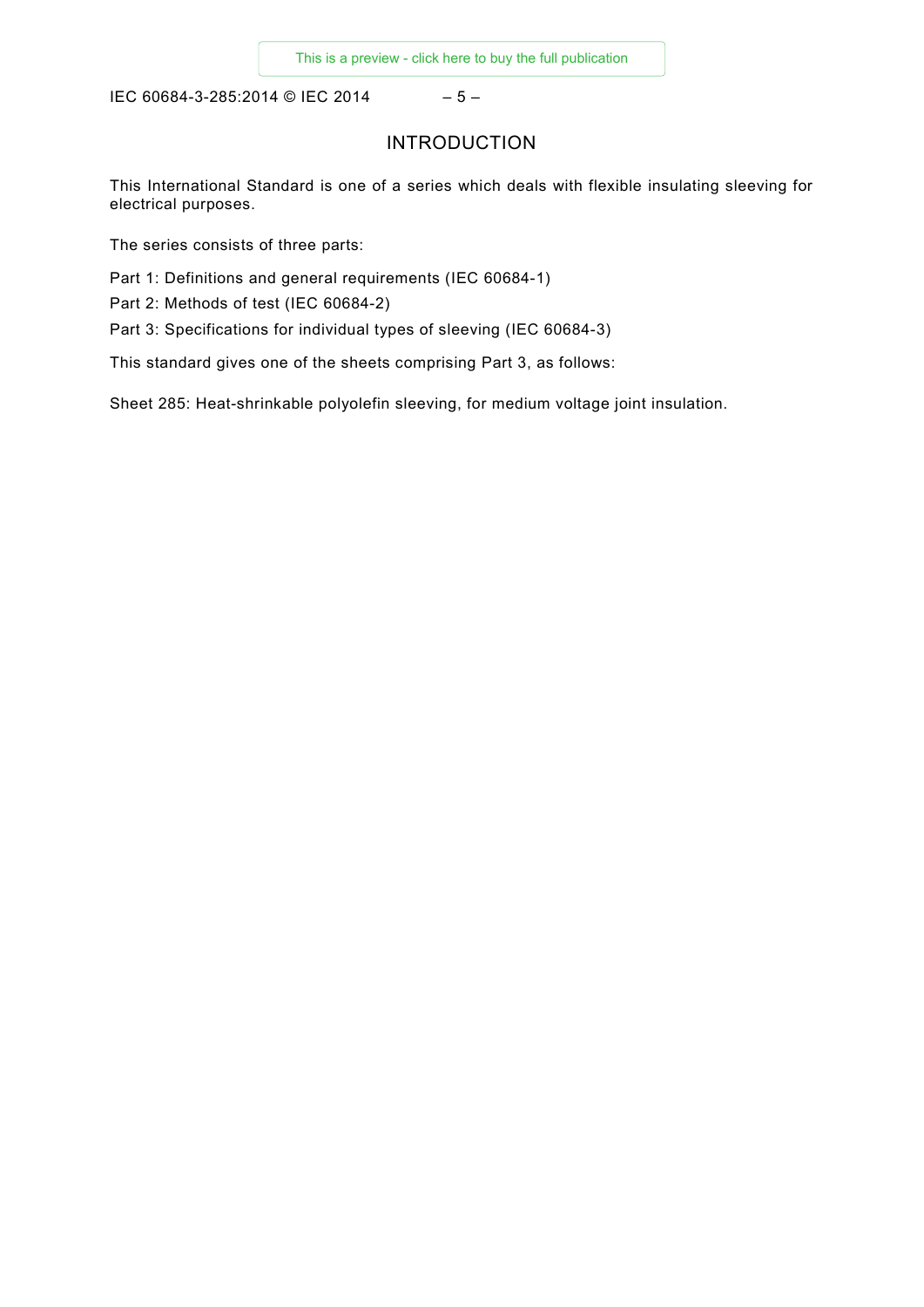$-6 -$  IEC 60684-3-285:2014 © IEC 2014

#### **FLEXIBLE INSULATING SLEEVING –**

#### **Part 3: Specifications for individual types of sleeving – Sheet 285: Heat-shrinkable polyolefin sleeving, for medium voltage joint insulation**

#### <span id="page-5-0"></span>**1 Scope**

This part of IEC 60684 gives the requirements for heat-shrinkable sleeving for medium voltage joint insulation, with a range of shrink ratios.

This sleeving has been found suitable up to temperatures of 100 °C.

These sleevings are normally supplied in colour, red or brown.

Since this type of sleevings covers a significantly large range of sizes and wall thicknesses, the actual size will be agreed between the purchaser and supplier.

Materials which conform to this standard meet established levels of performance. However, the selection of a material by a user for a specific application should be based on the actual requirements necessary for adequate performance in that application and not based on this standard alone. This sleeving is designed to be used in medium voltage cable accessories and as such electrical performance will be proven as part of the assembly. Examples of this are described in HD 629 and IEC 60502.

#### <span id="page-5-1"></span>**2 Normative references**

The following documents, in whole or in part, are normatively referenced in this document and are indispensable for its application. For dated references, only the edition cited applies. For undated references, the latest edition of the referenced document (including any amendments) applies.

IEC 60684-1:2003, *Flexible insulating sleeving – Part 1: Definitions and general requirements*

IEC 60684-2:2011, *Flexible insulating sleeving – Part 2: Methods of test*

<span id="page-5-2"></span>IEC 60757:1983, *Code for designation of colours*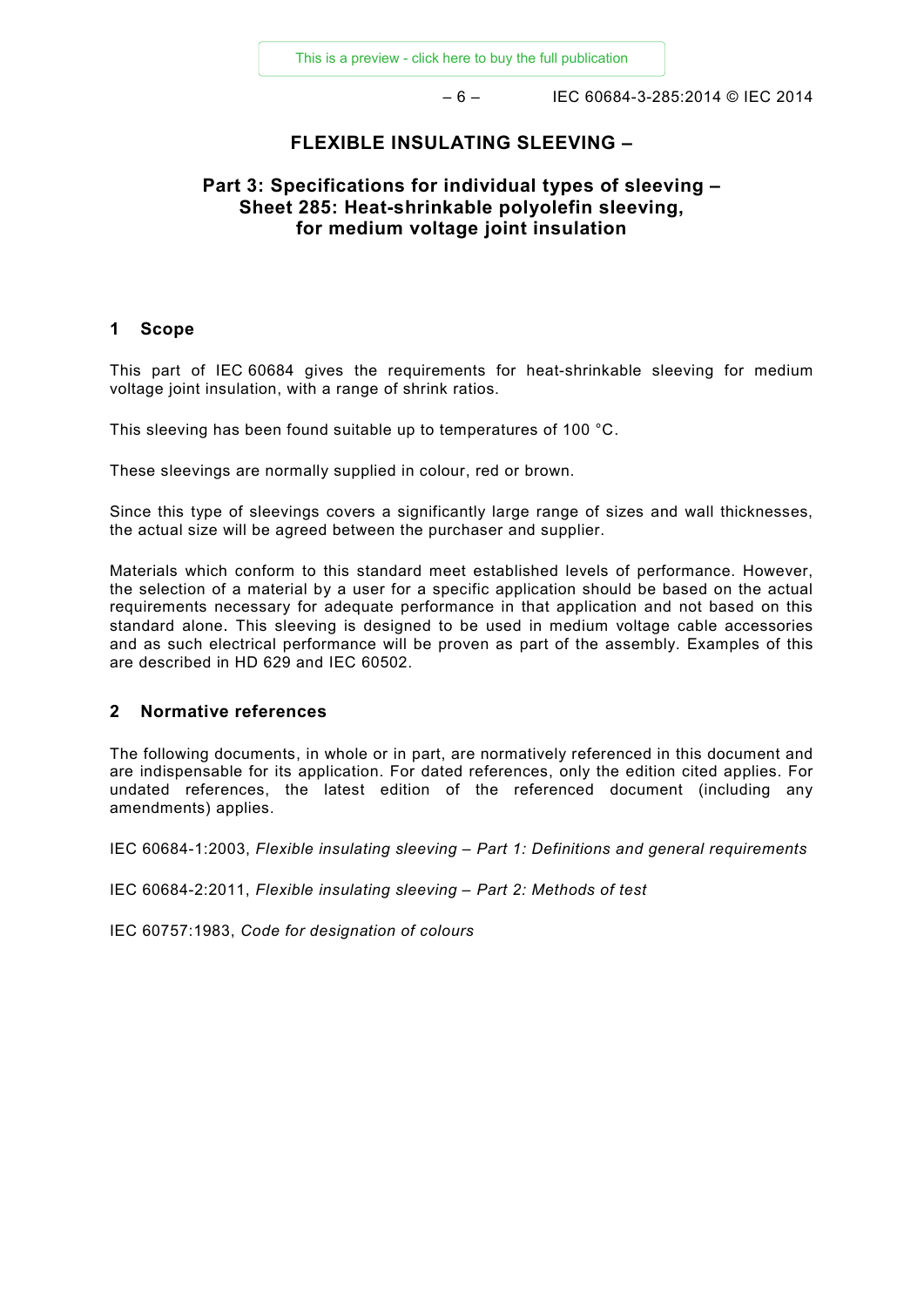$-12-$ 

IEC 60684-3-285:2014 © IEC 2014

### SOMMAIRE

| $\mathbf{1}$   |  |  |  |
|----------------|--|--|--|
| 2              |  |  |  |
| $\mathbf{3}$   |  |  |  |
| $\overline{4}$ |  |  |  |
| 5              |  |  |  |
| 6              |  |  |  |
|                |  |  |  |
|                |  |  |  |
|                |  |  |  |
|                |  |  |  |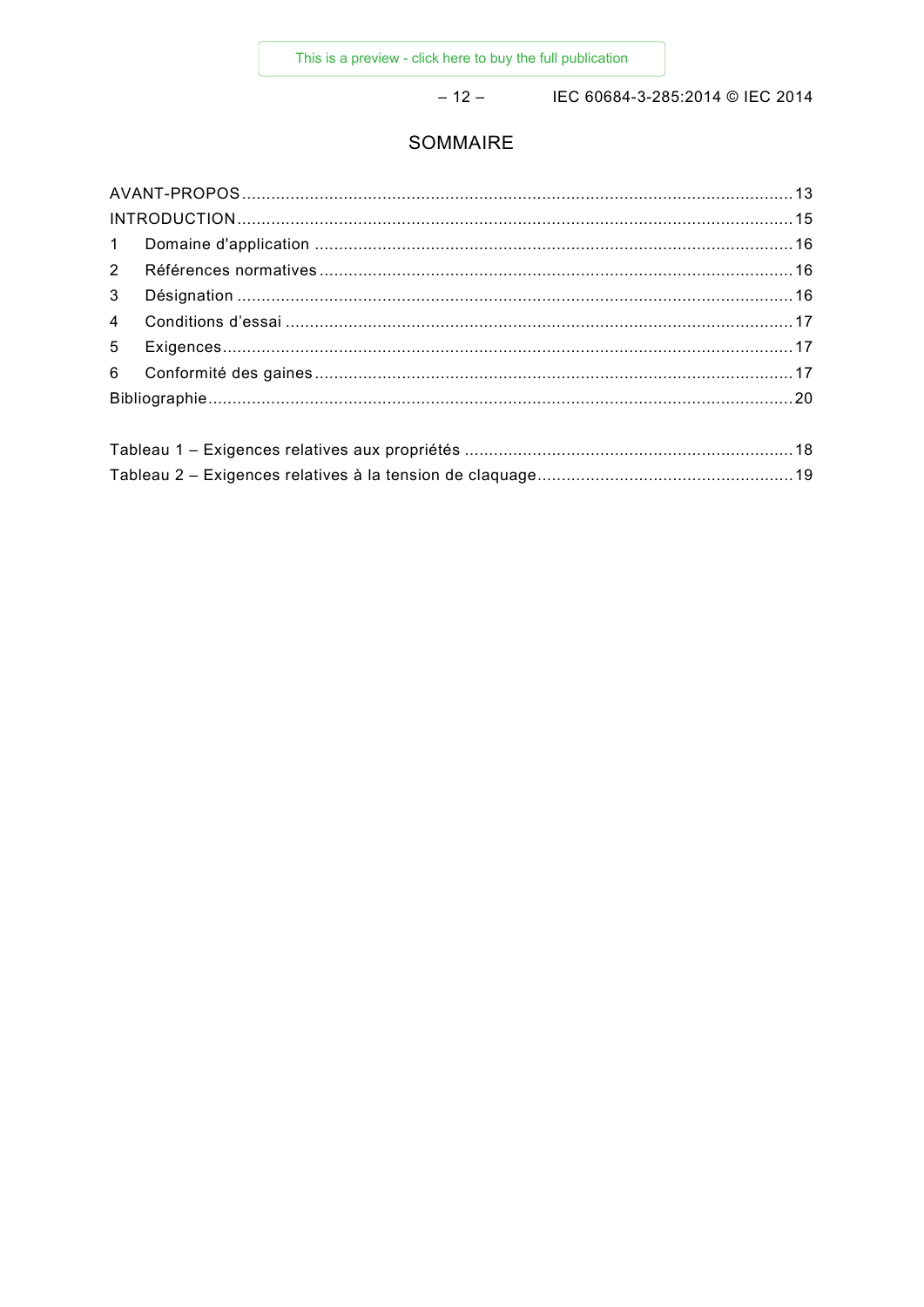IEC 60684-3-285:2014 © IEC 2014 – 13 –

#### COMMISSION ÉLECTROTECHNIQUE INTERNATIONALE

 $\overline{\phantom{a}}$ 

#### **GAINES ISOLANTES SOUPLES –**

#### **Partie 3: Spécifications pour types particuliers de gaines – Feuille 285: Gaines thermorétractables en polyoléfine, pour isolation de jonction moyenne tension**

#### AVANT-PROPOS

- <span id="page-7-0"></span>1) La Commission Electrotechnique Internationale (IEC) est une organisation mondiale de normalisation composée de l'ensemble des comités électrotechniques nationaux (Comités nationaux de l'IEC). L'IEC a pour objet de favoriser la coopération internationale pour toutes les questions de normalisation dans les domaines de l'électricité et de l'électronique. A cet effet, l'IEC – entre autres activités – publie des Normes internationales, des Spécifications techniques, des Rapports techniques, des Spécifications accessibles au public (PAS) et des Guides (ci-après dénommés "Publication(s) de l'IEC"). Leur élaboration est confiée à des comités d'études, aux travaux desquels tout Comité national intéressé par le sujet traité peut participer. Les organisations internationales, gouvernementales et non gouvernementales, en liaison avec l'IEC, participent également aux travaux. L'IEC collabore étroitement avec l'Organisation Internationale de Normalisation (ISO), selon des conditions fixées par accord entre les deux organisations.
- 2) Les décisions ou accords officiels de l'IEC concernant les questions techniques représentent, dans la mesure du possible, un accord international sur les sujets étudiés, étant donné que les Comités nationaux de l'IEC intéressés sont représentés dans chaque comité d'études.
- 3) Les Publications de l'IEC se présentent sous la forme de recommandations internationales et sont agréées comme telles par les Comités nationaux de l'IEC. Tous les efforts raisonnables sont entrepris afin que l'IEC s'assure de l'exactitude du contenu technique de ses publications; l'IEC ne peut pas être tenue responsable de l'éventuelle mauvaise utilisation ou interprétation qui en est faite par un quelconque utilisateur final.
- 4) Dans le but d'encourager l'uniformité internationale, les Comités nationaux de l'IEC s'engagent, dans toute la mesure possible, à appliquer de façon transparente les Publications de l'IEC dans leurs publications nationales et régionales. Toutes divergences entre toutes Publications de l'IEC et toutes publications nationales ou régionales correspondantes doivent être indiquées en termes clairs dans ces dernières.
- 5) L'IEC elle-même ne fournit aucune attestation de conformité. Des organismes de certification indépendants fournissent des services d'évaluation de conformité et, dans certains secteurs, accèdent aux marques de conformité de l'IEC. L'IEC n'est responsable d'aucun des services effectués par les organismes de certification indépendants.
- 6) Tous les utilisateurs doivent s'assurer qu'ils sont en possession de la dernière édition de cette publication.
- 7) Aucune responsabilité ne doit être imputée à l'IEC, à ses administrateurs, employés, auxiliaires ou mandataires, y compris ses experts particuliers et les membres de ses comités d'études et des Comités nationaux de l'IEC, pour tout préjudice causé en cas de dommages corporels et matériels, ou de tout autre dommage de quelque nature que ce soit, directe ou indirecte, ou pour supporter les coûts (y compris les frais de justice) et les dépenses découlant de la publication ou de l'utilisation de cette Publication de l'IEC ou de toute autre Publication de l'IEC, ou au crédit qui lui est accordé.
- 8) L'attention est attirée sur les références normatives citées dans cette publication. L'utilisation de publications référencées est obligatoire pour une application correcte de la présente publication.
- 9) L'attention est attirée sur le fait que certains des éléments de la présente Publication de l'IEC peuvent faire l'objet de droits de brevet. L'IEC ne saurait être tenue pour responsable de ne pas avoir identifié de tels droits de brevets et de ne pas avoir signalé leur existence.

La Norme internationale IEC 60684-3-285 a été établie par le comité d'études 15 de l'IEC: Matériaux isolants électriques solides.

La présente version bilingue (2015-10) correspond à la version anglaise monolingue publiée en 2014-10.

Le texte anglais de cette norme est issu des documents 15/694/CDV et 15/727/RVC.

Le rapport de vote 15/727/RVC donne toute information sur le vote ayant abouti à l'approbation de cette norme.

La version française de cette norme n'a pas été soumise au vote.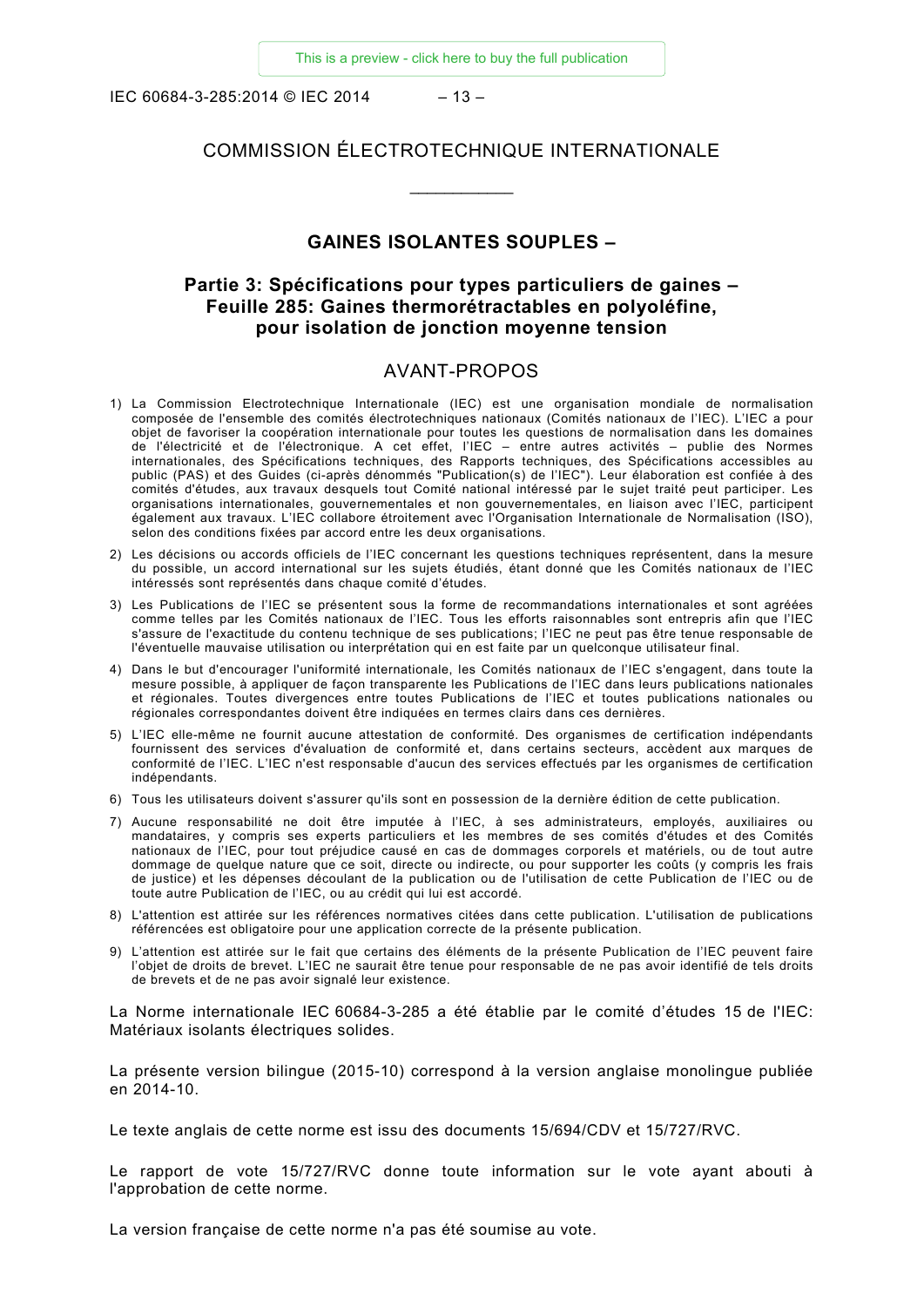– 14 – IEC 60684-3-285:2014 © IEC 2014

La présente publication a été rédigée conformément aux Directives ISO/IEC, Partie 2.

Une liste de toutes les parties de la série IEC 60684, publiées sous le titre général *Gaines isolantes souples*, est disponible sur le site web de l'IEC.

Le comité a décidé que le contenu de cette publication ne sera pas modifié avant la date de stabilité indiquée sur le site web de l'IEC sous "http://webstore.iec.ch" dans les données relatives à la publication recherchée. A cette date, la publication sera

- reconduite,
- supprimée,
- remplacée par une édition révisée, ou
- amendée.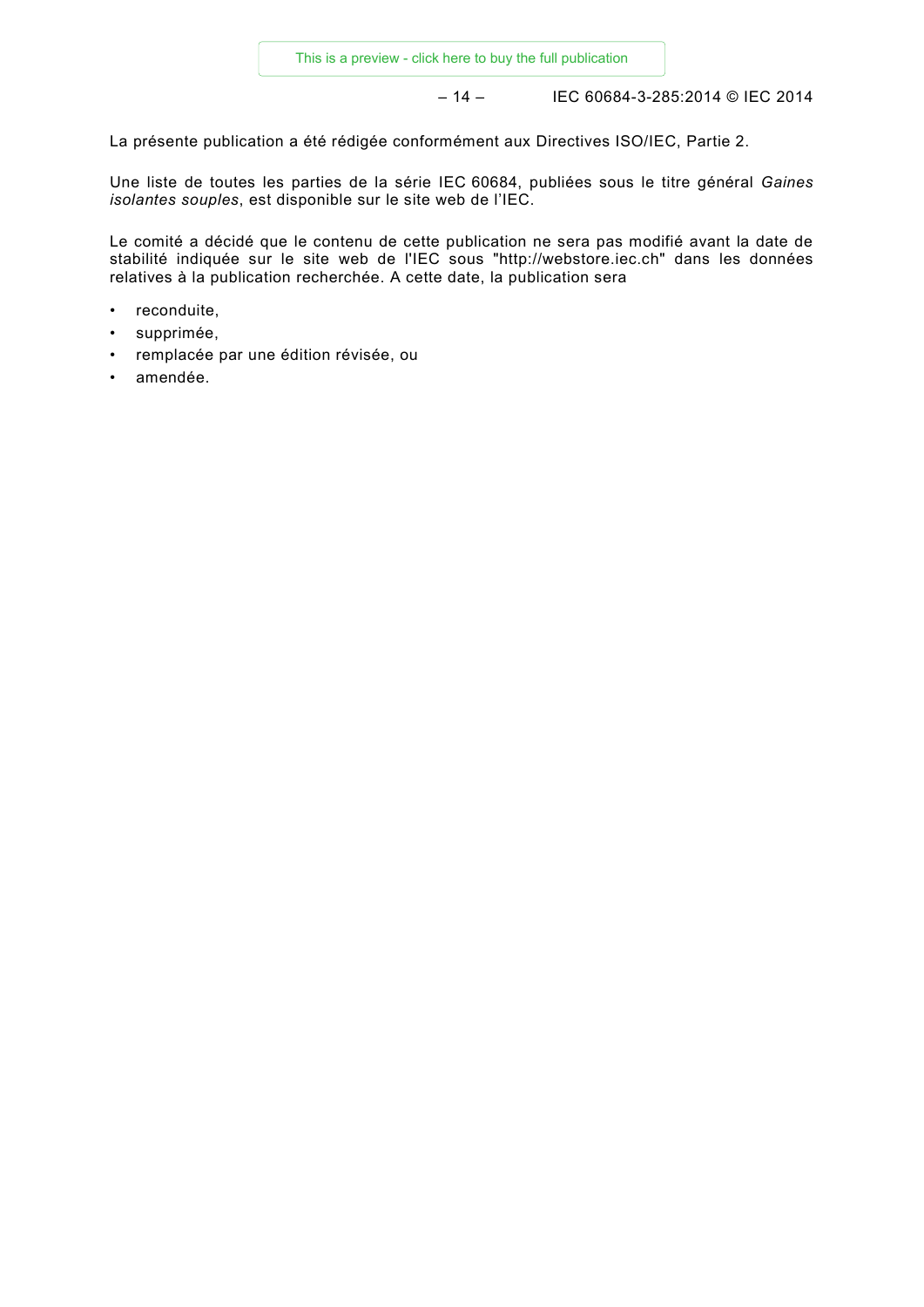IEC 60684-3-285:2014 © IEC 2014 - 15 -

#### INTRODUCTION

<span id="page-9-0"></span>La présente Norme internationale fait partie d'une série qui traite des gaines isolantes souples à usages électriques.

Cette série est constituée de trois parties:

Partie 1: Définitions et exigences générales (IEC 60684-1)

Partie 2: Méthodes d'essai (IEC 60684-2)

Partie 3: Spécifications pour types particuliers de gaines (IEC 60684-3)

Cette norme correspond à une des feuilles de la Partie 3, comme suit:

Feuille 285: Gaines thermorétractables en polyoléfine, pour isolation de jonction moyenne tension.